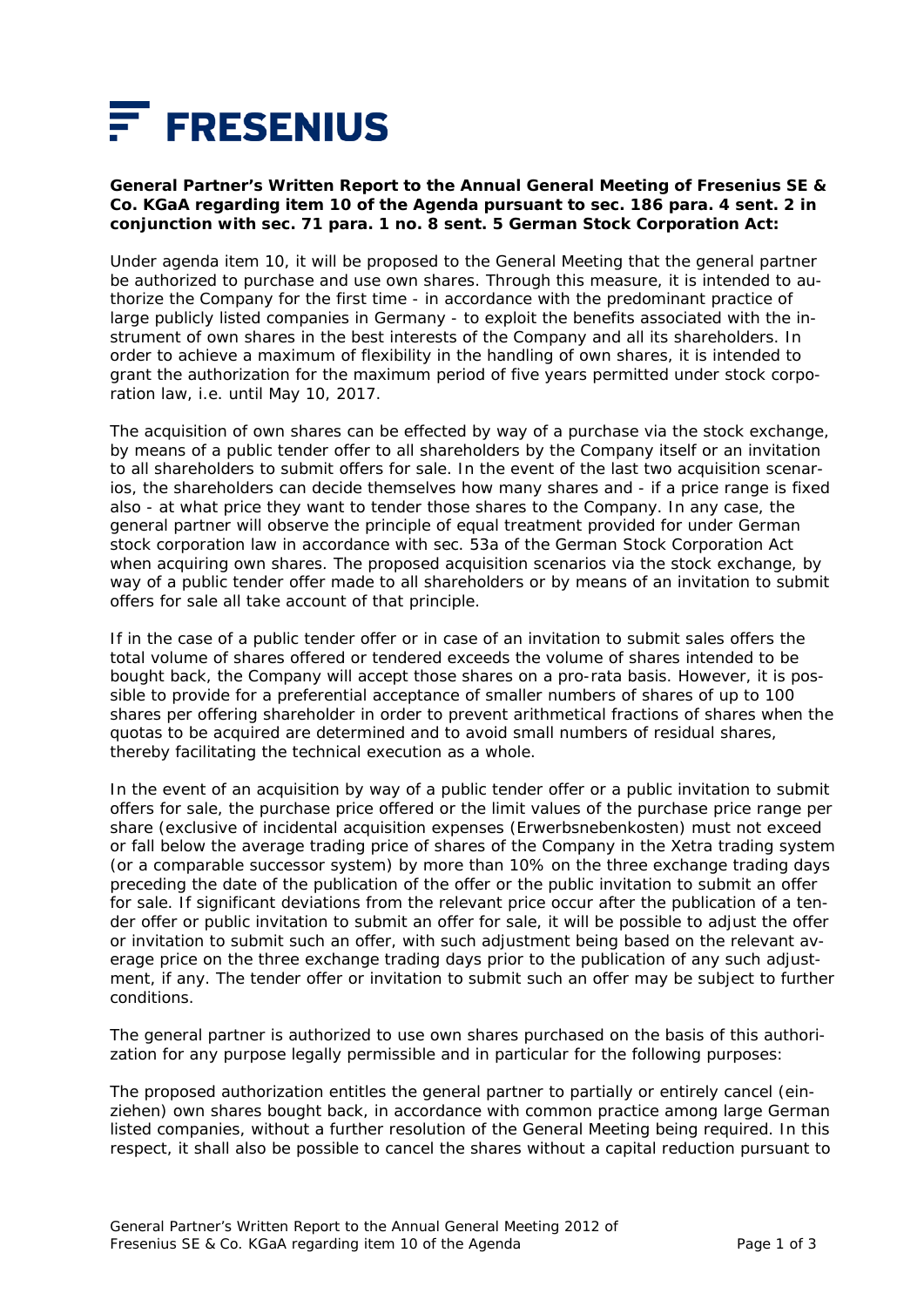- Convenience Translation -

sec. 237 para. 3 no. 3 of the German Stock Corporation Act (called a simplified procedure). The pro-rata amount of the remaining shares in terms of their share in the Company's share capital increases as a result of the cancellation of shares without a capital deduction (sec. 8 para. 3 of the German Stock Corporation Act). Consequently, it is also intended to authorize the general partner in that respect to adapt the Articles of Association to take account of the modified number of no-par value shares.

Own shares may also be sold in ways other than via the stock exchange or by means of an offer made to all shareholders, against payment in cash and to the exclusion of the subscription right. Thus, the Company will be placed in a position where it is able to react swiftly and flexibly to favorable market situations. Moreover, it will be possible to win additional domestic and foreign investors by selling shares, for example to institutional investors. In order to take appropriate account of the concept of anti-dilution protection in favor of shareholders, the aforementioned use is subject, pursuant to sec. 186 para. 3 sent. 4 of the German Stock Corporation Act, to the condition that own shares may only be sold at a price which is not significantly lower than the relevant stock exchange price at the time when the shares are sold; in this respect, the price of sale will be finally determined immediately prior to the disposal itself. Additionally, the permitted sales volume is limited in such case to 10% of the Company's existing respective share capital at the effective date of the authorization or - if such value is smaller - at the time when the authorization is exercised. The shareholders are thereby given the general opportunity to maintain their shareholding quota by way of a parallel acquisition of shares in the Company via the stock exchange at comparable conditions. For the purposes of anti-dilution protection, the authorized volume shall be reduced by the pro-rata amount of the share capital allocable to such shares of the Company, or to which conversion and/or option rights or obligations resulting from bonds relate, which have been issued or disposed of otherwise, to the exclusion of the subscription right, during the term of this authorization in accordance with sec. 186 para. 3 sent. 4 of the German Stock Corporation Act applied directly, analogously or mutatis mutandis

Furthermore, it will also be possible to use own shares against contributions in kind within the scope of business combinations and upon acquisition of companies and other assets, excluding the shareholders' subscription right. In particular in the international globalised market of corporate transactions, it is not infrequent that a delivery of liquid shares is requested as a consideration. In this context, interesting opportunities can arise for using the Company's shares as a liquid consideration. The Company continuously monitors the market regarding potential opportunities to further strengthen the Company's position on the market in the best interests of the Company and its shareholders by way of such acquisition opportunities. By using the Company's own shares, such transactions can be executed flexibly and quickly, without having to consult the General Meeting, which is often not possible due to time constraints. Additionally, such transactions can materially contribute to conserving the Company's liquidity. Therefore, such opportunity of using own shares lies in the overall interests of the Company and its shareholders. In determining the valuation ratios, the general partner will additionally take care that the interests of shareholders are reasonably safeguarded.

The authorization further provides that own shares in lieu of the utilization of a conditional capital of the Company can also be issued, excluding the subscription right of shareholders, to employees of the Company and its affiliated companies, including members of the management of affiliated companies, and used to fulfill options or obligations to purchase shares of the Company granted or to be granted to employees of the Company or its affiliated companies as well as members of the management of affiliated companies. In this way, it is for example also intended to make it possible to offer the respective beneficiaries shares of